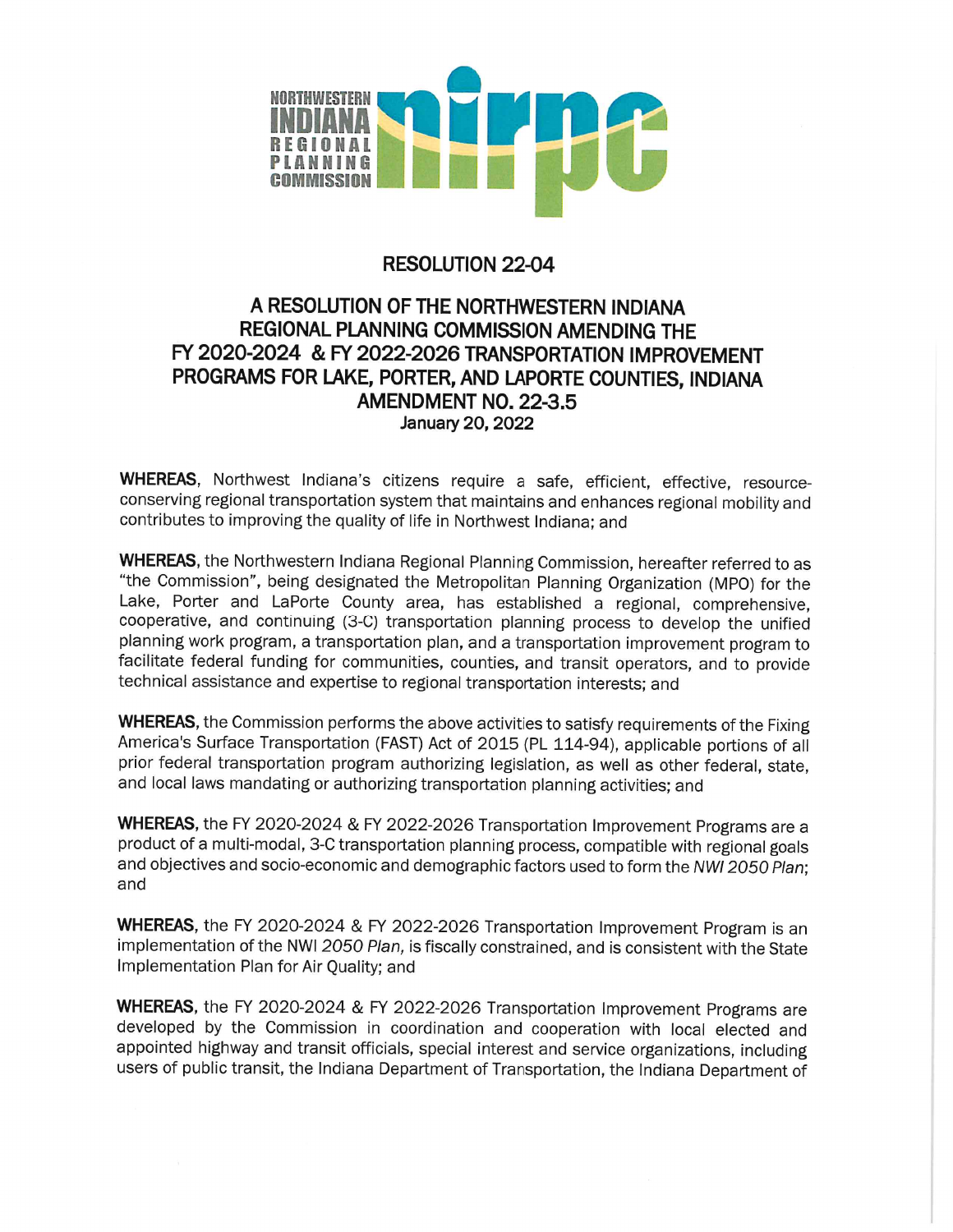Environmental Management, the U.S. Federal Highway Administration, the U.S. Federal Transit Administration, and the U.S. Environmental Protection Agency; and

WHEREAS, the changes to the FY 2020-2024 & FY 2022-2026 Transportation Improvement Programs brought about by this amendment were reviewed by the Air Quality Conformity Task Force's Interagency Consultation Group (ICG); and

WHEREAS, the changes to the FY 2020-2024 & FY 2022-2026 Transportation Improvement Programs brought about by this amendment were subjected to public comment in the manner prescribed by the 2019 Public Participation Plan with no comments received; and

WHEREAS, the Technical Policy Committee (TPC) has recommended that the Northwestern Indiana Regional Planning Commission make these changes to the FY 2020-2024 & FY 2022-2026 Transportation Improvement Programs.

NOW, THEREFORE, BE IT RESOLVED that the Northwestern Indiana Regional Planning Commission hereby amends the FY 2020-2024 & FY 2022-2026 Transportation Improvement Programs by adding the new projects and making other changes as shown on the attachment to this resolution.

Duly adopted by the Northwestern Indiana Regional Planning Commission this twentieth day of January, 2022.

Chairperson<br>Justin Kiel

**ATTEST:** 

Secretary

Greg Stinson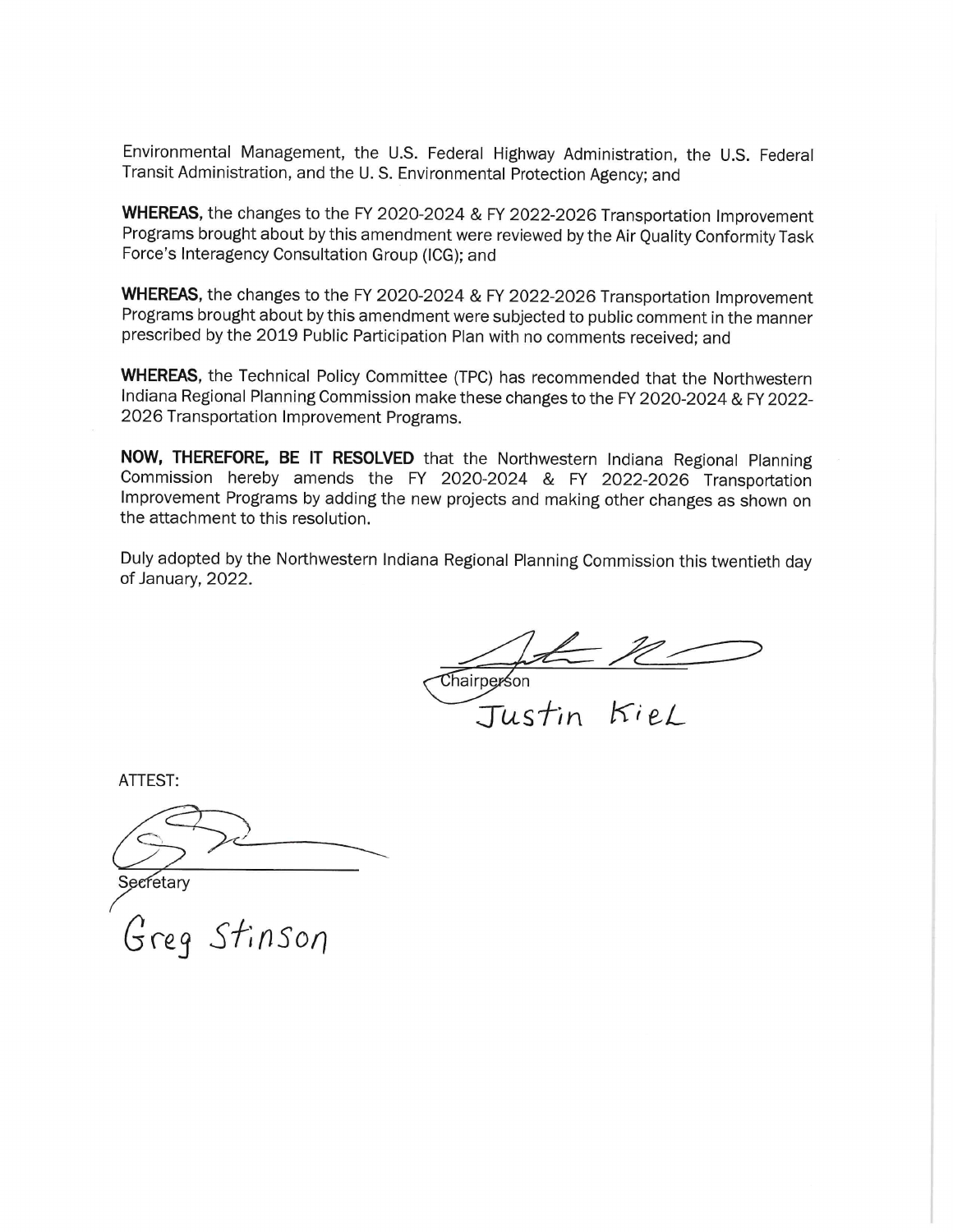## *Northwestern MPO NIRPC Amendment Project Listing* Printed on Monday, December 13, 2021

| Limits:<br>Various Locations |                          |                                 |           |    |
|------------------------------|--------------------------|---------------------------------|-----------|----|
|                              |                          |                                 |           |    |
|                              |                          |                                 |           |    |
| <b>VENUE SOURCE</b>          | <b>PE</b>                | <b>RW</b>                       | <b>CN</b> | СE |
|                              | the property of the con- | the contract of the contract of |           |    |

| <b>FED FY</b> | <b>REVENUE SOURCE</b> | PE  | <b>RW</b> | CN           | СE  | <b>TOTAL</b> |
|---------------|-----------------------|-----|-----------|--------------|-----|--------------|
| 2022          | FTA 5309 New Starts   |     | \$0       | \$24,585,403 | \$0 | \$24,585,403 |
|               | 2022-2026 TOTAL       | \$0 | \$0       | \$24,585,403 | \$0 | \$24,585,403 |
|               | ALL VEADO TOTAL       | \$0 | \$0       | \$24,585,403 | \$0 | \$24,585,403 |

**NIRPC2700570** (Ver 1) 22-03.5 STATUS **New Project FEDERAL**

**Title:** Double Track NWI - ARPA **Route:** N/A **Description:** This program line is for the American Rescue Plan Act of 2021 Capital Investment Grants Program relief funding allocated to NICTD's Double Track

**AQ Exempt:** Non-Exempt

**Project Type:** Transit - Capital **District:** LaPorte

**County:** Various

| <b>FED FY</b> | <b>REVENUE SOURCE</b>  | PE  | <b>RW</b> | CN           | СE  | <b>TOTAL</b> |
|---------------|------------------------|-----|-----------|--------------|-----|--------------|
| 2022          | FTA 5309 New Starts    | \$0 | \$0       | \$43,971,185 | \$0 | \$43,971,185 |
|               | 2022-2026 TOTAL        | \$0 | \$0       | \$43,971,185 | \$0 | \$43,971,185 |
|               | <b>ALL YEARS TOTAL</b> | \$0 | \$0       | \$43,971,185 | \$0 | \$43,971,185 |

project.

## **Transportation Improvement Program Fiscal Year 2020-2024 Amendment #22-03.5**

|         | FED FY<br><b>REVENUE SOURCE</b> |                                                                                                                                                | <b>PE</b>                 | <b>RW</b> | <b>CN</b>          | CE  | <b>TOTAL</b>             |  |  |  |
|---------|---------------------------------|------------------------------------------------------------------------------------------------------------------------------------------------|---------------------------|-----------|--------------------|-----|--------------------------|--|--|--|
|         | 2022                            | FTA 5309 New Starts                                                                                                                            | \$0                       | \$0       | \$24,585,403       | \$0 | \$24,585,403             |  |  |  |
|         |                                 | 2022-2026 TOTAL                                                                                                                                | \$0                       | \$0       | \$24,585,403       | \$0 | \$24,585,403             |  |  |  |
|         |                                 | <b>ALL YEARS TOTAL</b>                                                                                                                         | \$0                       | \$0       | \$24,585,403       | \$0 | \$24,585,403             |  |  |  |
|         |                                 | Region: Northwestern MPO                                                                                                                       |                           |           | Lead Agency: NICTD |     |                          |  |  |  |
|         | <b>NIRPC270057</b>              | (Ver 1) 22-03.5                                                                                                                                | <b>STATUS New Project</b> |           |                    |     | <b>FEDERAL</b>           |  |  |  |
| Title:  |                                 | West Lake Extension - ARPA                                                                                                                     |                           |           |                    |     | Route: N/A               |  |  |  |
|         | <b>Description:</b>             | This program line is for the American Rescue Plan (ARP) Act of 2021 Capital Investment Grants Program relief funding allocated to NICTD's West |                           |           |                    |     |                          |  |  |  |
|         |                                 | Lake Corridor project.                                                                                                                         | Non-Exempt                |           |                    |     | <b>District: LaPorte</b> |  |  |  |
| County: | <b>Project Type:</b>            | Transit - Capital<br>Various<br>Various Locations<br>Limits:                                                                                   | <b>AQ Exempt:</b>         |           |                    |     |                          |  |  |  |
|         | FED FY                          | <b>REVENUE SOURCE</b>                                                                                                                          | PE                        | <b>RW</b> | <b>CN</b>          | CE  | <b>TOTAL</b>             |  |  |  |
|         | 2022                            | FTA 5309 New Starts                                                                                                                            | \$0                       | \$0       | \$43,971,185       | \$0 | \$43,971,185             |  |  |  |
|         |                                 | 2022-2026 TOTAL                                                                                                                                | \$0                       | \$0       | \$43,971,185       | \$0 | \$43,971,185             |  |  |  |
|         |                                 | <b>ALL YEARS TOTAL</b>                                                                                                                         | \$0                       | \$0       | \$43,971,185       | \$0 | \$43,971,185             |  |  |  |

### **6 Projects Listed**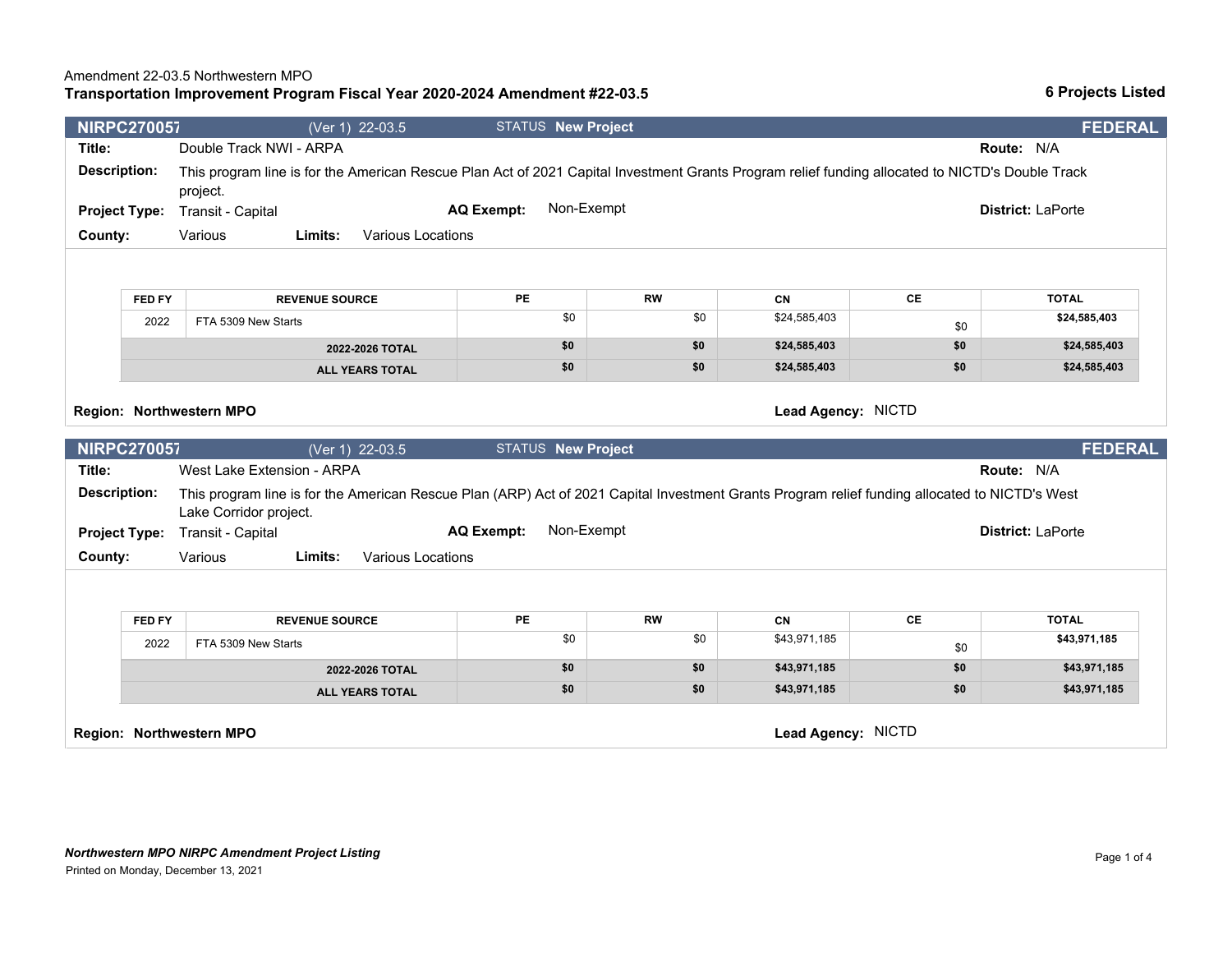# *Northwestern MPO NIRPC Amendment Project Listing*

Printed on Monday, December 13, 2021

### **Transportation Improvement Program Fiscal Year 2020-2024 Amendment #22-03.5** Amendment 22-03.5 Northwestern MPO

## **NIRPC2700572** (Ver 1) 22-03.5 STATUS **New Project FEDERAL Title:** NICTD PTC Equipment **Route:** N/A **Description:** NICTD is updating on-board locomotive equipment necessary for the continued compatibility with the safety overlay Positive Train Control. **Project Type: County:** Various Transit - Capital **District:** LaPorte **Limits:** Various Locations **AQ Exempt: FED FY REVENUE SOURCE PE RW CN CE TOTAL** 2022 FTA 5337 St of Good Repair **\$0** \$0 \$956,800 \$956,800 \$956,800 \$956,800 \$956,800 \$956,800 \$956,800 \$956,800 \$956,800 \$956,800 \$956,800 \$956,800 \$956,800 \$956,800 \$956,800 \$956,800 \$956,800 \$956,800 \$956,800 \$956,800 \$9 \$0 **\$956,800**  2022 Local Transit Match Fund **\$0 \$239,200** \$0 \$239,200 \$0 **\$239,200 2022-2026 TOTAL \$0 \$0 \$1,196,000 \$0 \$1,196,000 ALL YEARS TOTAL \$0 \$0 \$1,196,000 \$0 \$1,196,000 Region: Northwestern MPO Lead Agency:** NICTD **NIRPC2700573** (Ver 1) 22-03.5 STATUS **New Project FEDERAL Title:** MED Improvement **Route:** N/A **Description:** NICTD's final 14.1 miles from Kensington to downtown Chicago travel on Metra's track. This funding is to make changes in the track and station areas around Millennium Station and Van Buren Station. Track changes will facilitate NICTD trains upon entering and exiting Chicago and reduce the possible delays or cancellations of trains due to issues on Metra's track. **Project Type: County:** Various Transit - Capital **District:** LaPorte **Limits:** Various Locations **AQ Exempt:** Exempt **FED FY REVENUE SOURCE PE RW CN CE TOTAL** 2022 FTA 5337 St of Good Repair **\$0 \$2,202,437** \$0 \$0 \$2,202,437 \$0 **\$2,202,437**  2022 Local Transit Match Fund **\$0** \$550,609 \$550,609 \$0 \$550,609 \$0 **\$550,609 2022-2026 TOTAL \$0 \$0 \$2,753,046 \$0 \$2,753,046 ALL YEARS TOTAL \$0 \$0 \$2,753,046 \$0 \$2,753,046 Region: Northwestern MPO Lead Agency:** NICTD

**6 Projects Listed**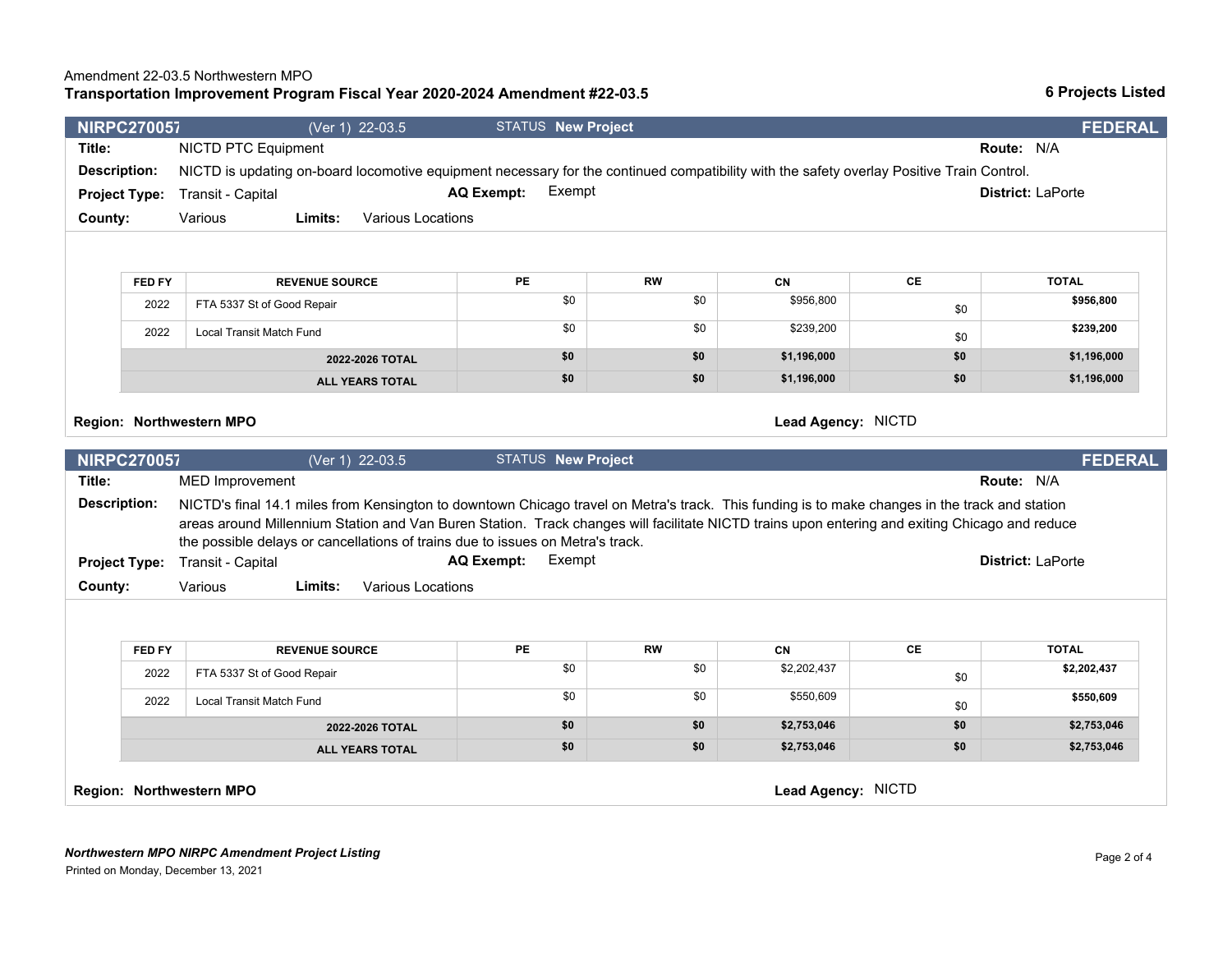**2022-2026 TOTAL \$0 \$0 \$50,650 \$0 \$50,650 ALL YEARS TOTAL \$0 \$0 \$50,650 \$0 \$50,650** 

\$0

\$0

|              | 2022<br>FTA 5337 St of Good Repair                    |                                                                                                                                                                                                                                                            | \$0                       | \$0 | \$1,280,000 | \$0 | \$1,280,000 |                |  |  |
|--------------|-------------------------------------------------------|------------------------------------------------------------------------------------------------------------------------------------------------------------------------------------------------------------------------------------------------------------|---------------------------|-----|-------------|-----|-------------|----------------|--|--|
|              | 2022                                                  | Local Transit Match Fund                                                                                                                                                                                                                                   | \$0                       | \$0 | \$320,000   | \$0 | \$320,000   |                |  |  |
|              |                                                       | 2022-2026 TOTAL                                                                                                                                                                                                                                            | \$0                       | \$0 | \$1,600,000 | \$0 | \$1,600,000 |                |  |  |
|              |                                                       | <b>ALL YEARS TOTAL</b>                                                                                                                                                                                                                                     | \$0                       | \$0 | \$1,600,000 | \$0 | \$1,600,000 |                |  |  |
|              | Lead Agency: NICTD<br><b>Region: Northwestern MPO</b> |                                                                                                                                                                                                                                                            |                           |     |             |     |             |                |  |  |
|              | <b>NIRPC270057</b>                                    | (Ver 1) 22-03.5                                                                                                                                                                                                                                            | <b>STATUS New Project</b> |     |             |     |             | <b>FEDERAL</b> |  |  |
| Title:       |                                                       | Dispatcher Communication System                                                                                                                                                                                                                            |                           |     |             |     | Route: N/A  |                |  |  |
| Description: |                                                       | Upgrade of the outdated communication system. The existing system is no longer supported by the manufacturer and a replacement is necessary<br>for continued operation. The system is utilized by dispatch to communicate with trains along the rail line. |                           |     |             |     |             |                |  |  |

**AQ Exempt:** 

2022 FTA 5337 St of Good Repair 50 \$10,520 \$10,520 \$10,520 \$10,520 \$10,520 \$10,520

2022 Local Transit Match Fund **60 \$10,130** \$0 \$10,130

**Region: Northwestern MPO Lead Agency:** NICTD

**Project Type:**

**County:** Various

| <b>NIRPC270057</b>   |                                            |         | (Ver 1) 22-03.5   | <b>STATUS New Project</b>                                  |                                                                                                                                         | <b>FEDERAL</b> |
|----------------------|--------------------------------------------|---------|-------------------|------------------------------------------------------------|-----------------------------------------------------------------------------------------------------------------------------------------|----------------|
| Title:               | Mechanical Shop Roof                       |         |                   |                                                            | <b>Route: N/A</b>                                                                                                                       |                |
| <b>Description:</b>  | maintenance, and repairs of NICTD's fleet. |         |                   |                                                            | This project will fund the removal and replacement of NICTD's mechanical shop roof. The mechanical shop is utilized for the inspection, |                |
| <b>Project Type:</b> | Transit - Capital                          |         | <b>AQ Exempt:</b> | Exempt                                                     | <b>District: LaPorte</b>                                                                                                                |                |
| County:              | Laporte                                    | Limits: |                   | Nearest Crossstreet: 601 N. Roeske Ave., Michigan City, IN |                                                                                                                                         |                |
|                      |                                            |         |                   |                                                            |                                                                                                                                         |                |

**FED FY REVENUE SOURCE PE RW CN CE TOTAL**

Transit - Capital **Capital Capital Capital Capital AC Exempt:** Exempt **Capital Capital Capital Capital Capital** Capital Capital Capital Capital Capital Capital Capital Capital Capital Capital Capital Capital Capital Capita

**FED FY REVENUE SOURCE PE RW CN CE TOTAL**

# **Transportation Improvement Program Fiscal Year 2020-2024 Amendment #22-03.5**

**Limits:** Various Locations

**6 Projects Listed**

**\$40,520** 

**\$10,130**